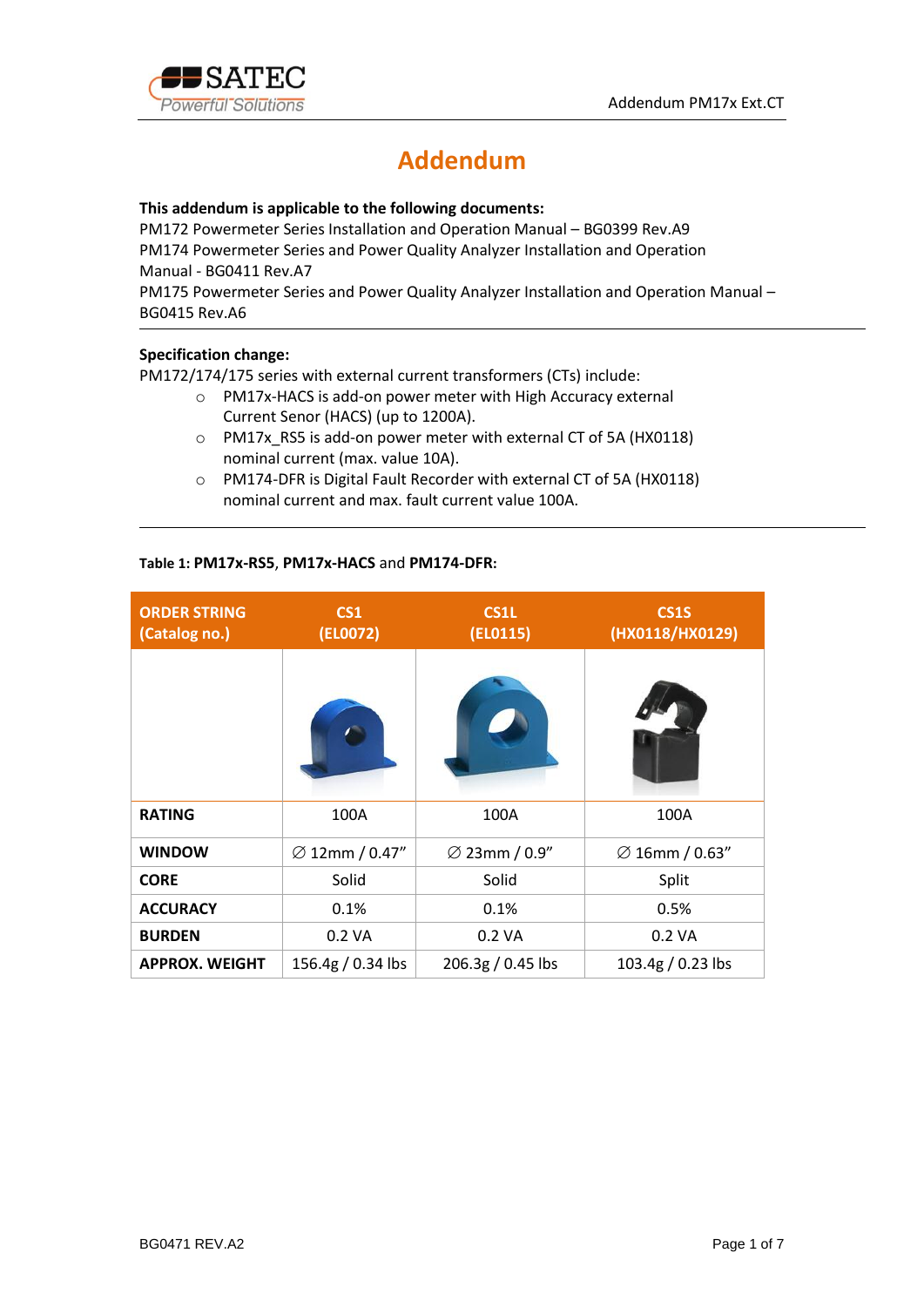

| <b>ORDER STRING</b><br>(Catalog no.) | <b>CS2S</b><br>(HX0143) | CS4<br>(ELO117)               | CS4S<br>(HX0139)         | CS8<br>(EL0125)    |
|--------------------------------------|-------------------------|-------------------------------|--------------------------|--------------------|
|                                      |                         |                               |                          | nal                |
| <b>RATING</b>                        | 200A                    | 400A                          | 400A                     | 800A               |
| <b>WINDOW</b>                        | 43.2x33mm<br>/1.7x1.3'' | $\varnothing$ 26mm /<br>1.02" | 43.2x33mm /<br>1.7x1.3'' | 100x32mm / 4x1.28" |
| <b>ACCURACY</b>                      | 0.5%                    | 0.1%                          | 0.5%                     | 0.1%               |
| <b>CORE</b>                          | Split                   | Solid                         | Split                    | Solid              |
| <b>BURDEN</b>                        | 0.2 VA                  | 0.2 VA                        | 0.2 VA                   | 0.2 VA             |
| <b>APPROX.</b><br><b>WEIGHT</b>      | $460g / 1$ lbs          | 214g / 0.47 lbs               | $460g / 1$ lbs           | 525g / 1.16lbs     |

| <b>ORDER STRING</b><br>(Catalog no.) | <b>CS8S</b><br>(HX0138) | <b>CS12S</b><br>(HX0137) |
|--------------------------------------|-------------------------|--------------------------|
|                                      |                         |                          |
| <b>RATING</b>                        | 800A                    | 1200A                    |
| <b>WINDOW</b>                        | 50x80mm / 1.9x3.1"      | 121x80mm / 4.7x3.1"      |
| <b>ACCURACY</b>                      | 0.5%                    | 0.5%                     |
| <b>CORE</b>                          | Split                   | Split                    |
| <b>BURDEN</b>                        | 0.2 VA                  | 0.2 VA                   |
| <b>APPROX. WEIGHT</b>                | $1.0$ kg $/ 2.2$ lbs    | 1.5 $kg/3.3$ lbs         |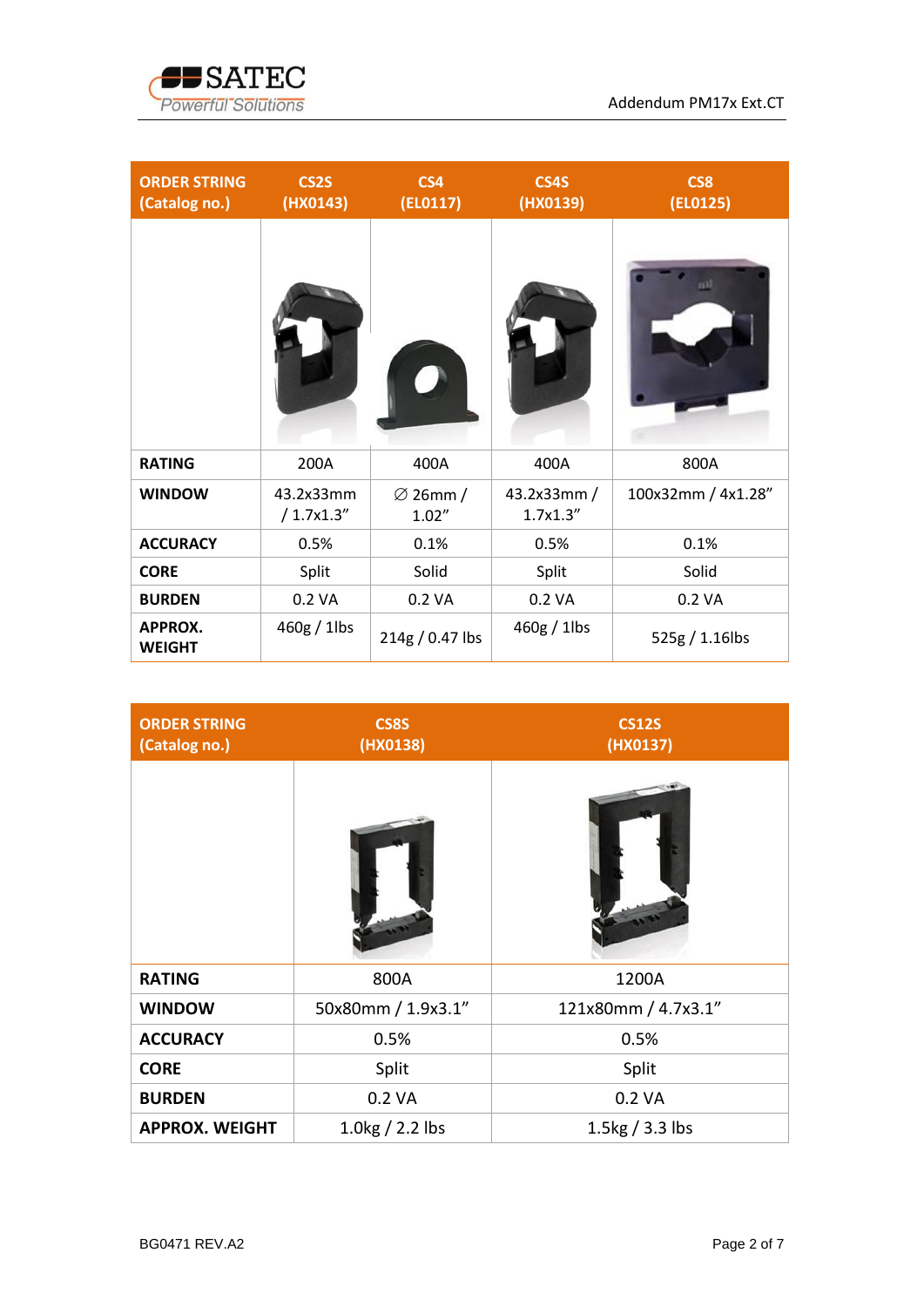



## *Technical Specifications*

| <b>Frequency</b>             | 50/60Hz                            |  |
|------------------------------|------------------------------------|--|
| <b>Lead Insulation</b>       | 600V AC                            |  |
| <b>Core Insulation</b>       | 4000V AC                           |  |
| <b>Lead Length</b>           | 2.5m / 8.2ft (UL1015)              |  |
| <b>Operation Temperature</b> | $-40^{\circ}$ C to $+70^{\circ}$ C |  |
| <b>Storage Temperature</b>   | $-40^{\circ}$ C to $+85^{\circ}$ C |  |
| <b>Standards Compliance</b>  | IEC 60044-1                        |  |
| <b>Material</b>              | All materials are UL approved      |  |



**Figure 1: PM172E-HACS with 3 external split core current transformers**

The external current transformers are wired directly to device current inputs.

In order to improve accuracy while using HACS split core models, it is necessary to setup the device by updating the transformer correction table with the relevant values that are indicated in the HACS package label as follows:

RATIO = 0.999  $PHASE = 25$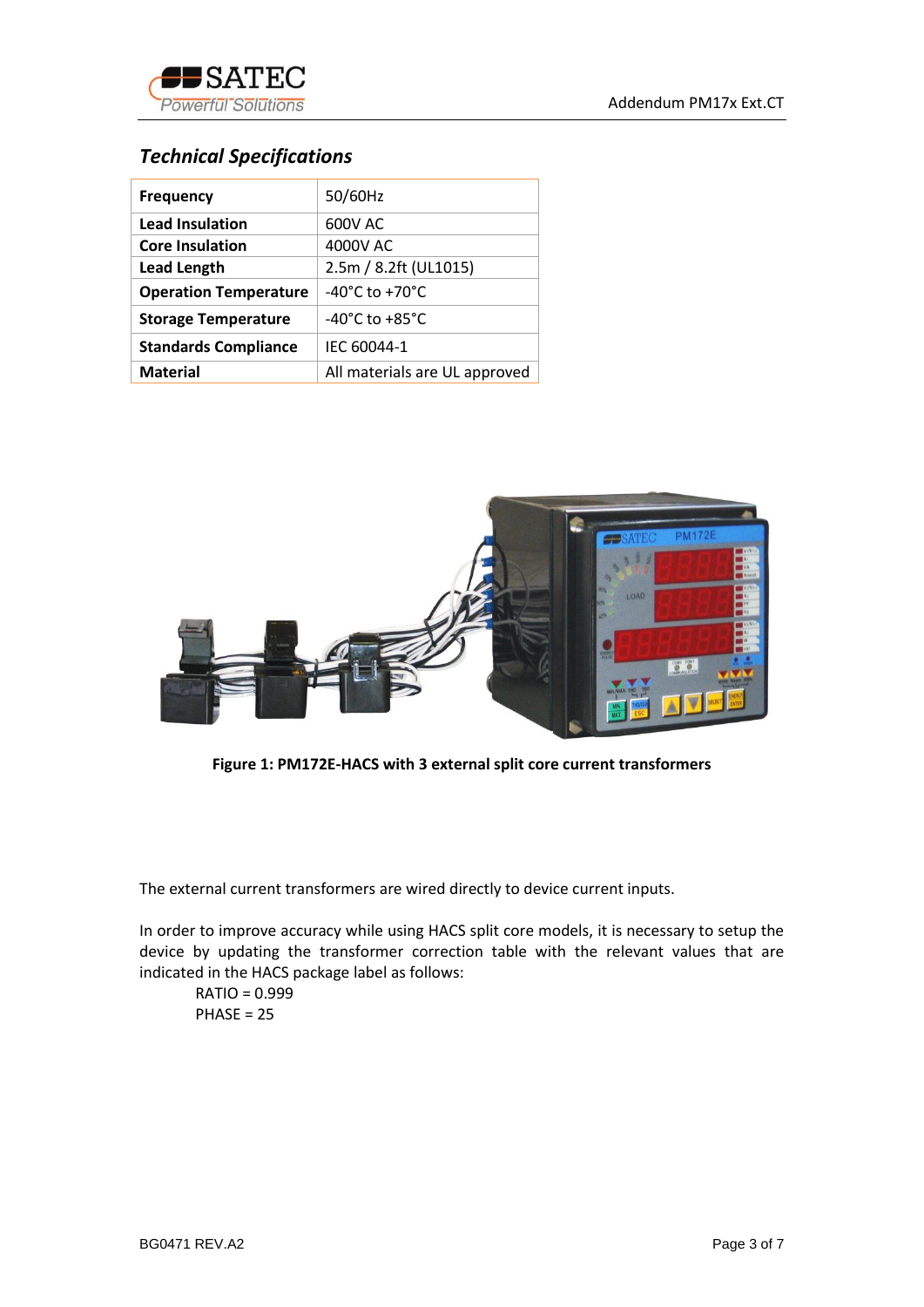

| <b>Basic Setup</b> | Control/Alarm Setpoints                                                                   | Analog Outputs                        |        | Relay Outputs                               | Digital Inputs |
|--------------------|-------------------------------------------------------------------------------------------|---------------------------------------|--------|---------------------------------------------|----------------|
|                    | <b>Transformer Correction</b><br>Pulse/Event Counters<br>Local Settings<br>Device Options |                                       |        |                                             |                |
|                    |                                                                                           |                                       |        |                                             |                |
|                    | <b>Instrument Transformer Correction</b><br>۸                                             |                                       |        |                                             |                |
| Channel            | <b>Ratio Correction</b><br>Factor                                                         | Phase Angle Error,<br>$(+/-)$ minutes |        | Select a transformer type<br>to preset a CT | E              |
| V1                 | 1.000                                                                                     | $\Omega$                              | $---$  |                                             |                |
| V <sub>2</sub>     | 1.000                                                                                     | 0                                     | ----   |                                             |                |
| V <sub>3</sub>     | 1.000                                                                                     | $\mathbf{0}$                          | $---$  |                                             |                |
| V <sub>4</sub>     | ----                                                                                      |                                       |        |                                             |                |
| 1                  | 0.999                                                                                     | 25                                    | $---$  |                                             |                |
| 12                 | 0.999                                                                                     | 25                                    | ----   |                                             |                |
| 13                 | 0.999                                                                                     | 25                                    | ----   |                                             | ▼              |
| 4                  | ----                                                                                      |                                       | ----   |                                             |                |
| 15                 | ----                                                                                      |                                       |        |                                             |                |
| 6                  | ----                                                                                      |                                       |        |                                             |                |
| 17                 | ----                                                                                      |                                       | ----   |                                             |                |
| $\mathsf{I}8$      | ----                                                                                      |                                       |        |                                             |                |
| 9                  | ----                                                                                      | ---                                   | ----   |                                             |                |
| 110                | ----                                                                                      | ---                                   |        |                                             |                |
| 111                | ----                                                                                      |                                       |        |                                             |                |
| 112                | ----                                                                                      | ---                                   | ----   |                                             | v              |
|                    |                                                                                           |                                       |        |                                             |                |
| Open               | Save as                                                                                   | Default                               | Print  | Send                                        | Receive        |
|                    |                                                                                           | 0K                                    | Cancel | Apply                                       | Help           |

**Figure 2: Transformer Correction Table**

Important Note: Only CTs supplied by SATEC LTD may be used, otherwise SATEC is not responsible for the measurement accuracy and any other mal-functionality.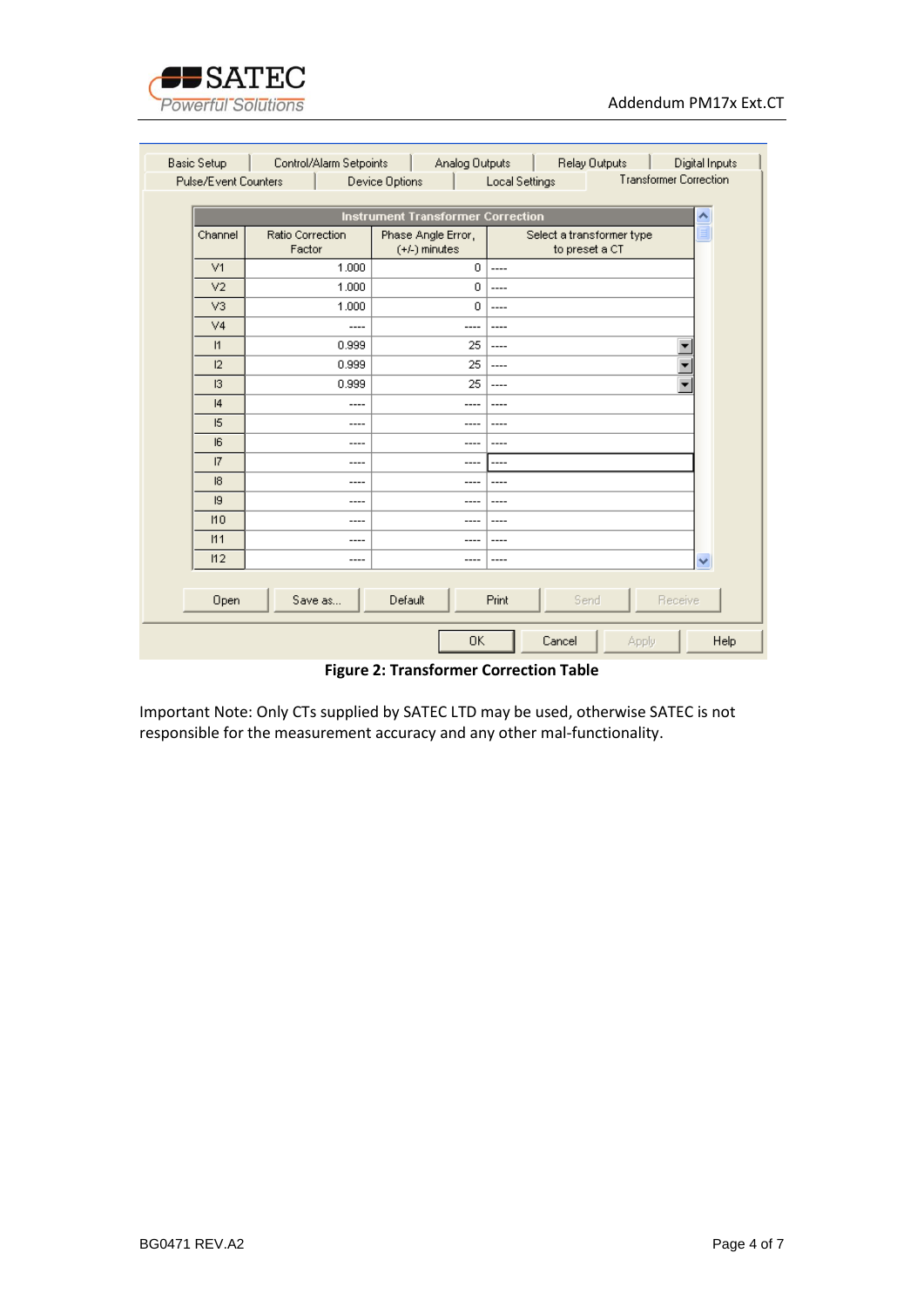



**Figure 3: Rear panel of PM17x-RS5.**



**Figure 4: Rear panel of PM17x- HACS & PM174- DFR.**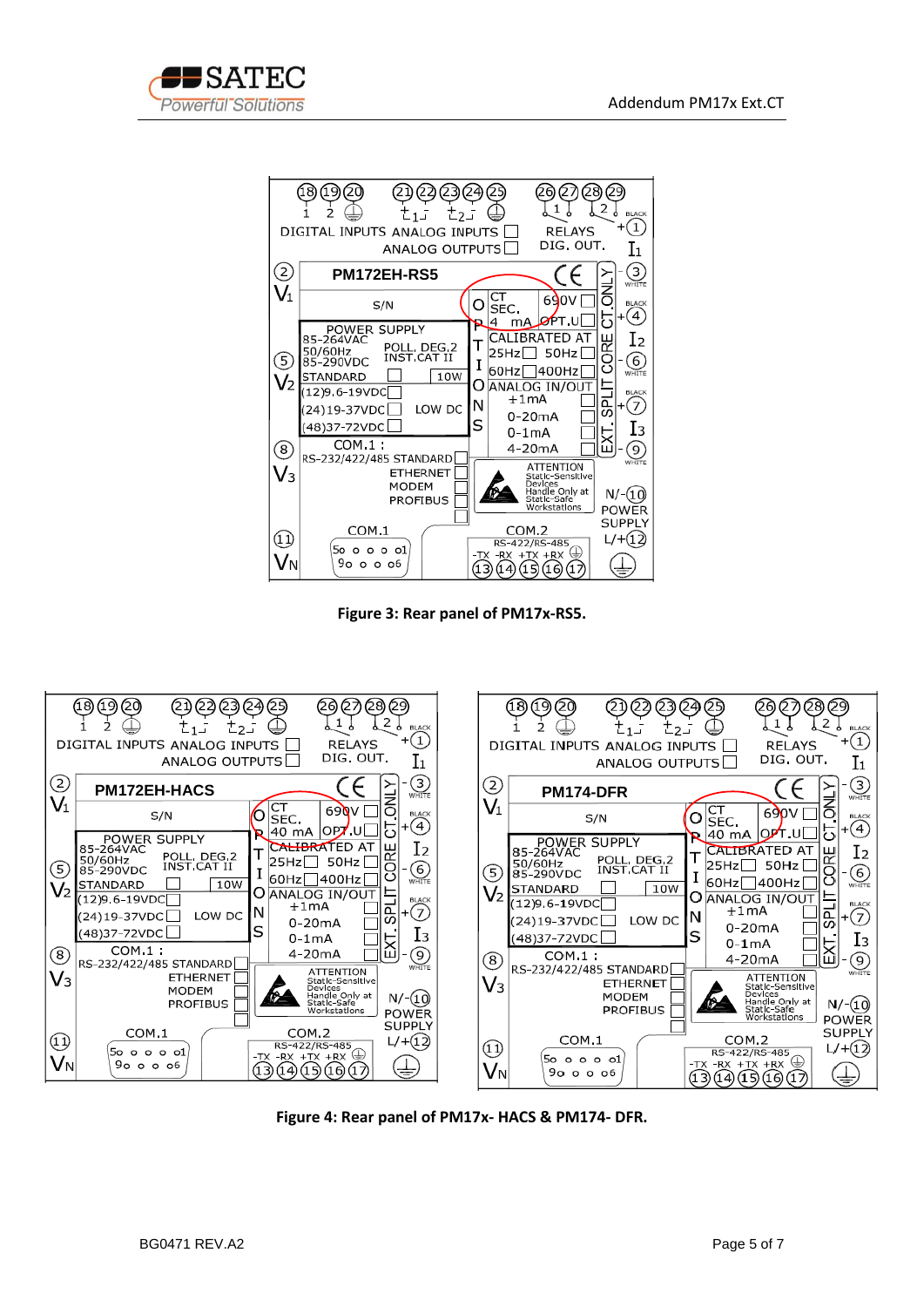

#### **Important Device Set-up Note:**

The **PM17x-RS5**, **PM17x-HACS** and **PM174-DFR** require setup of "**CT Primary current**". (see corresponding PAS General Setup\Basic Setup screen in Figure 5). This value must be set to In:

### **Where: In = 1/2 Imax (RATING).**

If it is not direct connection this value should be multiplied to the Primary CT transformer ratio.

| PM172N - General Setup                                                                                                                                                                                                                                          |                                          |                                |  |
|-----------------------------------------------------------------------------------------------------------------------------------------------------------------------------------------------------------------------------------------------------------------|------------------------------------------|--------------------------------|--|
| Local Settings  <br>Digital Inputs<br>Pulse/Event Counters<br>Periodic Timers<br>Device Options<br><b>Transformer Correction</b><br><b>Basic Setup</b><br>Analog Outputs<br>Analog Expander<br><b>Relay Outputs</b><br>Control/Alarm Setpoints<br>Analog Inputs |                                          |                                |  |
|                                                                                                                                                                                                                                                                 | <b>Basic Configuration</b>               |                                |  |
|                                                                                                                                                                                                                                                                 | Wiring Mode                              | 4LN3                           |  |
|                                                                                                                                                                                                                                                                 | PT Ratio                                 | 1.0                            |  |
|                                                                                                                                                                                                                                                                 | PT Ratio Multiplier                      | $\times$ 1                     |  |
|                                                                                                                                                                                                                                                                 | PT4 Ratio                                | ----                           |  |
|                                                                                                                                                                                                                                                                 | CT Primary Current, A                    | 50j                            |  |
|                                                                                                                                                                                                                                                                 | 14 CT Primary Current, A                 | ----                           |  |
|                                                                                                                                                                                                                                                                 | Nominal Secondary L-N/L-L Voltage, Un, V | 120.0                          |  |
|                                                                                                                                                                                                                                                                 | Maximum Demand Load Current, A           | CT.                            |  |
|                                                                                                                                                                                                                                                                 | Nominal Frequency, Hz                    | ∍<br>50                        |  |
|                                                                                                                                                                                                                                                                 | Phase Order                              | ----                           |  |
|                                                                                                                                                                                                                                                                 | <b>Demand Setup</b>                      |                                |  |
|                                                                                                                                                                                                                                                                 | Power Block Demand Period, min.          | 15                             |  |
|                                                                                                                                                                                                                                                                 | Number of Blocks in Sliding Demand       | 1                              |  |
|                                                                                                                                                                                                                                                                 | Power Thermal Time Constant, s           | ----                           |  |
|                                                                                                                                                                                                                                                                 | Volt/Ampere/THD Demand Period, s         | 900                            |  |
|                                                                                                                                                                                                                                                                 |                                          |                                |  |
| Open                                                                                                                                                                                                                                                            | Default<br><b>Print</b><br>Save as       | Send<br>Receive                |  |
|                                                                                                                                                                                                                                                                 | 0K                                       | Cancel<br><b>Help</b><br>Apply |  |

Figure 5: PAS Software "General Setup/Basic Setup" Menu.